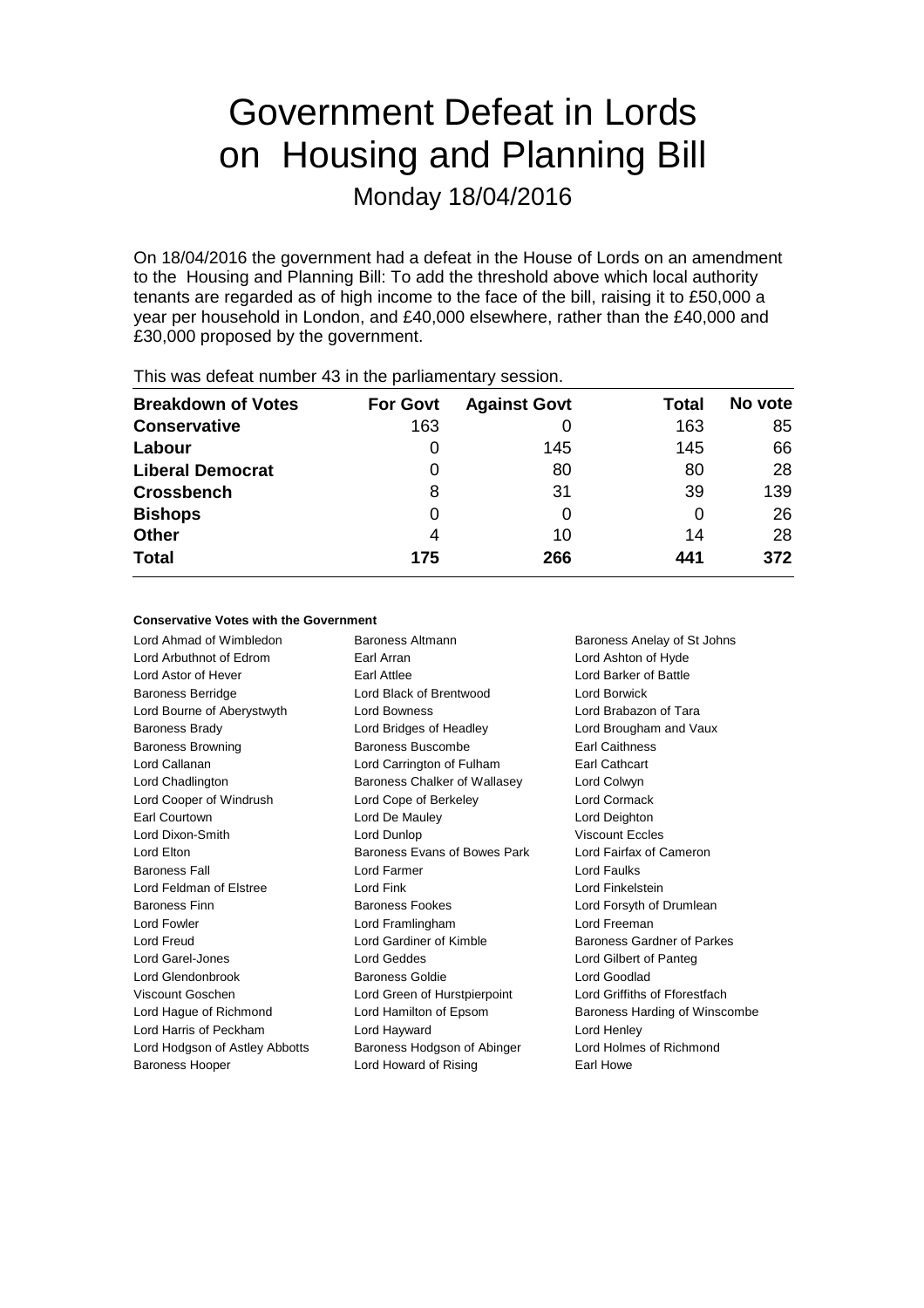Viscount Younger of Leckie

Lord Howell of Guildford Lord Hunt of Wirral Lord Inglewood Baroness Jenkin of Kennington Lord Jopling Lord Keen of Elie Lord King of Bridgwater Lord Kirkham Lord Lamont of Lerwick Lord Lord Lang of Monkton Lord Lansley Lord Lawson of Blaby Lord Leigh of Hurley Lord Lexden Earl Lindsay **Earl Liverpool** Earl Liverpool **Lord Lupton** Lord Lyell Lord Macfarlane of Bearsden Lord Mackay of Clashfern Lord Marlesford **Lord Maude of Horsham** Lord McColl of Dulwich Baroness McIntosh of Pickering Baroness Mone Baroness Morris of Bolton Lord Moynihan Lord Naseby Lord Nash Baroness Neville-Jones Baroness Neville-Rolfe Baroness Newlove Lord Northbrook Lord O'Shaughnessy Baroness O'Cathain **Baroness Oppenheim-Barnes** Lord Patten Lord Patten of Barnes **Baroness Perry of Southwark** Baroness Pidding Lord Polak Lord Popat Lord Porter of Spalding Lord Price **Lord Prior of Brampton** Baroness Redfern Lord Renfrew of Kaimsthorn Lord Ribeiro Viscount Ridley Lord Risby Lord Robathan Lord Ryder of Wensum Lord Sassoon **Baroness Scott of Bybrook** Baroness Seccombe Lord Sheikh Lord Sherbourne of Didsbury Lord Shinkwin Earl Shrewsbury Lord Skelmersdale Lord Smith of Hindhead Lord Spicer Baroness Stedman-Scott Baroness Stowell of Beeston Lord Strathclyde Lord Suri Lord Tanlaw Lord Taylor of Holbeach Lord Trefgarne Viscount Trenchard Lord Trimble Lord True Lord Tugendhat Viscount Ullswater Baroness Verma Baroness Warsi Lord Wasserman **Lord Wei** Lord Wei **Baroness Wheatcroft** Baroness Wilcox Baroness Williams of Trafford Lord Young of Cookham

Earl Selborne Lord Selsdon Baroness Shackleton of Belgravia

### **Conservative Votes against the Government**

#### **Labour Votes with the Government**

# **Labour Votes against the Government**

Lord Bassam of Brighton Lord Beecham Lord Bhattacharyya Baroness Billingham Baroness Blackstone Baroness Blood Lord Blunkett Lord Bradley Lord Brennan Lord Brooke of Alverthorpe Lord Brookman Lord Campbell-Savours Lord Carter of Coles Viscount Chandos Lord Clark of Windermere Lord Clarke of Hampstead Lord Collins of Highbury Baroness Corston Baroness Crawley **Lord Cunningham of Felling Carol** Lord Darling of Roulanish Lord Davies of Oldham **Lord Desai** Baroness Donaghy Lord Donoughue Baroness Drake Lord Dubs Lord Elder **Baroness Farrington of Ribbleton** Lord Faulkner of Worcester Lord Foster of Bishop Auckland Baroness Gale Lord Giddens Lord Glasman Baroness Golding Lord Gordon of Strathblane Baroness Goudie Baroness Gould of Potternewton Lord Grantchester Lord Griffiths of Burry Port Lord Grocott Lord Hain Viscount Hanworth Lord Harris of Haringey Lord Harrison Lord Hart of Chilton Lord Haskel Lord Haworth Baroness Hayter of Kentish Town Baroness Healy of Primrose Hill Baroness Henig Baroness Hilton of Eggardon Lord Hollick **Baroness Hollis of Heigham** 

Baroness Armstrong of Hill Top Baroness Bakewell Lord Howarth of Newport Baroness Howells of St Davids Lord Howie of Troon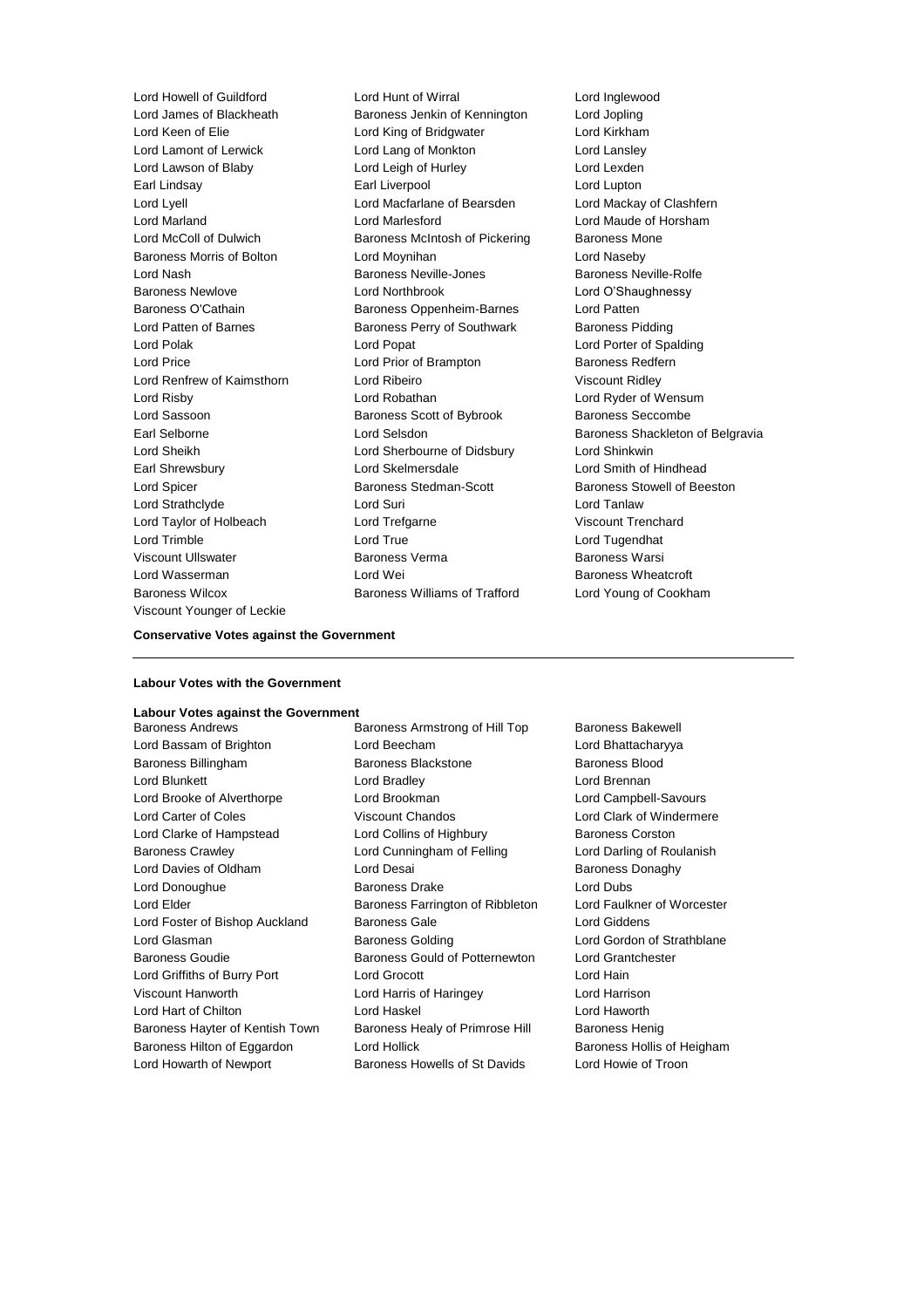Lord Hunt of Kings Heath Lord Irvine of Lairg **Baroness Jay of Paddington** Baroness Jones of Whitchurch Lord Jones Lord Judd Lord Kennedy of Southwark Baroness Kennedy of The Shaws Baroness Kennedy of Cradley<br>Baroness King of Bow Lord Kinnock Baroness Kinnock of Holyhead Lord Kirkhill **Lord Knight of Weymouth** Baroness Lawrence of Clarendon Lord Layard **Lord Lea of Crondall** Baroness Liddell of Coatdyke<br>
Lord Liddle Lord Lipsey **Baroness Lister of Burtersett** Lord Livermore Lord Macdonald of Tradeston Lord MacKenzie of Culkein Baroness Mallalieu Lord Maxton Lord McAvoy Baroness McDonagh Lord McFall of Alcluith Baroness McIntosh of Hudnall Lord Mendelsohn Lord Mitchell Lord Monks Lord Morgan **Baroness Morris of Yardley** Lord Morris of Aberavon Lord Murphy of Torfaen Baroness Nye Lord O'Neill of Clackmannan Lord Pendry Baroness Pitkeathley Lord Ponsonby of Shulbrede Baroness Primarolo **Baroness Prosser** Baroness Prosser Baroness Quin Lord Radice **Baroness Ramsay of Cartvale** Baroness Rebuck Lord Richard Lord Robertson of Port Ellen Lord Rogers of Riverside Lord Rooker Baroness Royall of Blaisdon Lord Sawyer Baroness Sherlock Viscount Simon Baroness Smith of Gilmorehill Baroness Smith of Basildon Lord Snape Lord Soley Lord Stevenson of Balmacara Lord Stone of Blackheath Baroness Taylor of Bolton Lord Taylor of Blackburn **Lord Temple-Morris** Baroness Thornton Lord Tomlinson Lord Touhig Lord Tunnicliffe Baroness Wall of New Barnet Baroness Warwick of Undercliffe Lord Watson of Invergowrie<br>
Lord Watts Baroness Wheeler Baroness Whitaker Lord Watts **Baroness Wheeler** Baroness Wheeler **Baroness Whitaker** Lord Whitty Lord Williams of Elvel Lord Wills Lord Winston **Lord Woolmer of Leeds** Baroness Young of Old Scone Lord Young of Norwood Green

Lord Hoyle Lord Hughes of Woodside Lord Hunt of Chesterton Lord Kinnock **Baroness Kinnock of Holyhead** Lord Lipsey **Baroness Lister of Burtersett** 

### **Liberal Democrat Votes with the Government**

# **Liberal Democrat Votes against the Government** Lord Addington Lord Allan of Hallam Lord Ashdown of Norton-sub-Hamdon Baroness Bakewell of Hardington Mandeville Baroness Barker Lord Beith Baroness Benjamin Baroness Bonham-Carter of Yarnbury Baroness Bowles of Berkhamsted Lord Bradshaw Baroness Brinton Lord Bruce of Bennachie Baroness Burt of Solihull Lord Chidgey Lord Dholakia Baroness Doocey Baroness Falkner of Margravine Lord Fearn Baroness Featherstone Lord Foster of Bath Baroness Garden of Frognal Lord German **Lord Goddard of Stockport** Baroness Grender Baroness Hamwee **Baroness Harris of Richmond** Lord Hussain Baroness Hussein-Ece Baroness Jolly Lord Jones of Cheltenham Lord Kirkwood of Kirkhope **Baroness Kramer** Baroness Kramer Lord Lee of Trafford Lord Lester of Herne Hill **Lord Loomba** Lord Loomba Baroness Ludford Lord Maclennan of Rogart Baroness Maddock Baroness Manzoor Lord Marks of Henley-on-Thames Lord McNally **Baroness Miller of Chilthorne Domer** Lord Newby Baroness Nicholson of Winterbourne Baroness Northover Lord Oates Lord Paddick Lord Palmer of Childs Hill Baroness Parminter **Lord Purvis of Tweed** Baroness Randerson Lord Razzall Lord Redesdale Lord Rennard Lord Roberts of Llandudno Lord Rodgers of Quarry Bank Baroness Scott of Needham Market Lord Sharkey Baroness Sharp of Guildford Baroness Sheehan Lord Shipley Lord Shutt of Greetland Lord Steel of Aikwood Lord Stephen Lord Stoneham of Droxford Lord Strasburger